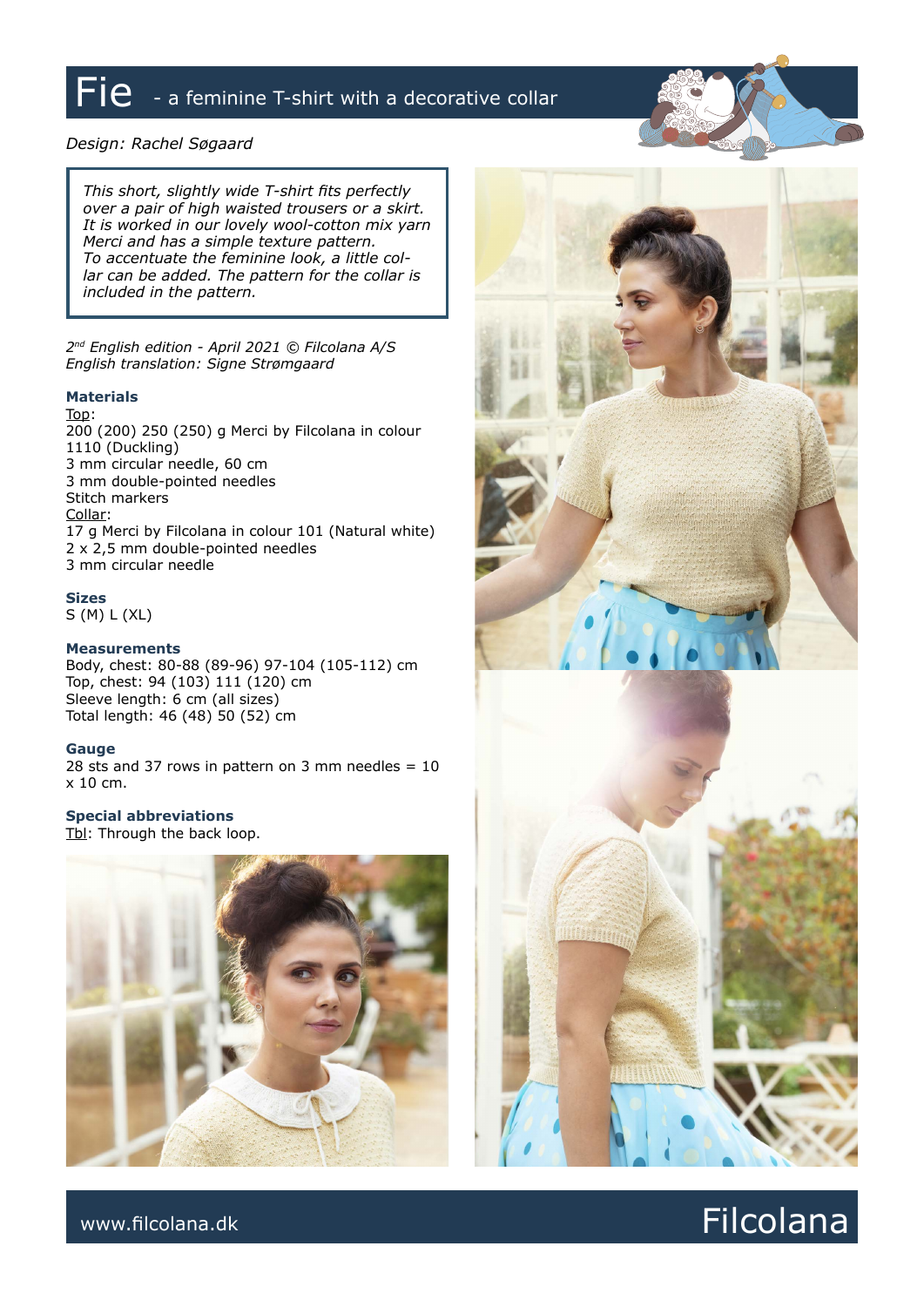Fie Page 2

Skp: Slip 1 stitch, knit the next stitch, pass the slipped stitch over the knit stitch.

M1: Make 1. Increase one stitch by lifting the chain between sts onto the left meedle and knitting it through the back loop.

# **Directions for knitting**

The top is worked from the bottom up. The sleeve and body are worked in pattern to the armholes, then the parts are joined for the yoke, which is worked with decreases to form "set-in sleeves". The shoulders are knitted together and then the neck edges is knitted on.

#### **Body**

Cast on 240 (260) 280 (300) sts on a 3 mm circular needle using the long-tail cast-on. Join in the round and place a marker for the beginning of the round. Work 3 cm in twisted rib (k1 tbl, p1).

Continue in charted pattern, while increasing to 264 (288) 312 (336) sts evenly across the first round. Place a marker after 132 (144) 156 (168) sts to divide the sts into front and back. Continue in pattern until the work measures approx. 30 (31) 32 (33) cm. End on Row 4 or 8 of the chart.

Bind off for the armholes on the next round: Bind off 7 (7) 7 (7) sts, work in pattern to 6 (6) 6 (6) sts before next marker, bind off 13 (13) 13 (13) sts, work in pattern to the last 6 (6) 6 (6) sts of the round, bind off these sts.

Let the sts rest, while the sleeves are being worked.

#### **Sleeves**

Cast on 80 (86) 92 (98) sts on 3 mm double-pointed needles. Join in the round and place a marker for the beginning of the round. Work 2 cm in twisted rib (k1 tbl, p1).

Continue in charted pattern, while increasing to 90 (96) 102 (108) sts evenly across the first round. Continue in pattern until the sleeve measures 6 cm. End on Row 4 or 8 of the chart.

Bind off for the armhole on the next round: Bind off 7 (7) 7 (7) sts, work in pattern to the last 6 (6) 6 (6) sts of the round, bind off these sts.





There are now 77 (83) 89 (95) sts on the needle. Let the sts rest. Work a second sleeve the same way as the first.

#### **Yoke**

**Chart**

Join the sleeve and body on the 3 mm circular needle by placing the sleeve over where sts were bound off for the armholes on either side of the body. There are now a total of 392 (428) 464 (500) sts on the needle. Place markers the 4 places where sleeves and body meet to mark where decreases are worked. The round begins at the marker between the back and the left sleeve.

Continue in pattern across each part, while working decreases as follows: \*K2tog, work in pattern to 2 sts before marker, skp, slip marker, repeat from \* to \* 3 more times. (8 sts have been decreased). Work decreases as established on every round another 3 (4) 5 (6), then on every other round a total of 5 (6) 7 (8) times. There are now a total of320 (340) 360 (380) sts on the needle. End on a round without decreased.

Now move the markers 1 in on fronts and back respectively. Meaning the first markers is moved 1 stitch to the right, the second marker is moved 1 stitch to the left, the third marker is moved 1 stitch to the right and the fourth marker 1 stitch to the left.

Now decreases are worked only on the sleeves as follows: \*Skp, work in pattern to 2 sts before marker, k2tog, slip marker, work in pattern to next marker\*, repeat from \* to \* once more. (4 sts have been decreased).

Work decreases on the sleeves as established every other round a total of 13 (13) 13 (13) times. There are now a total of 268 (288) 308 (328) sts on the